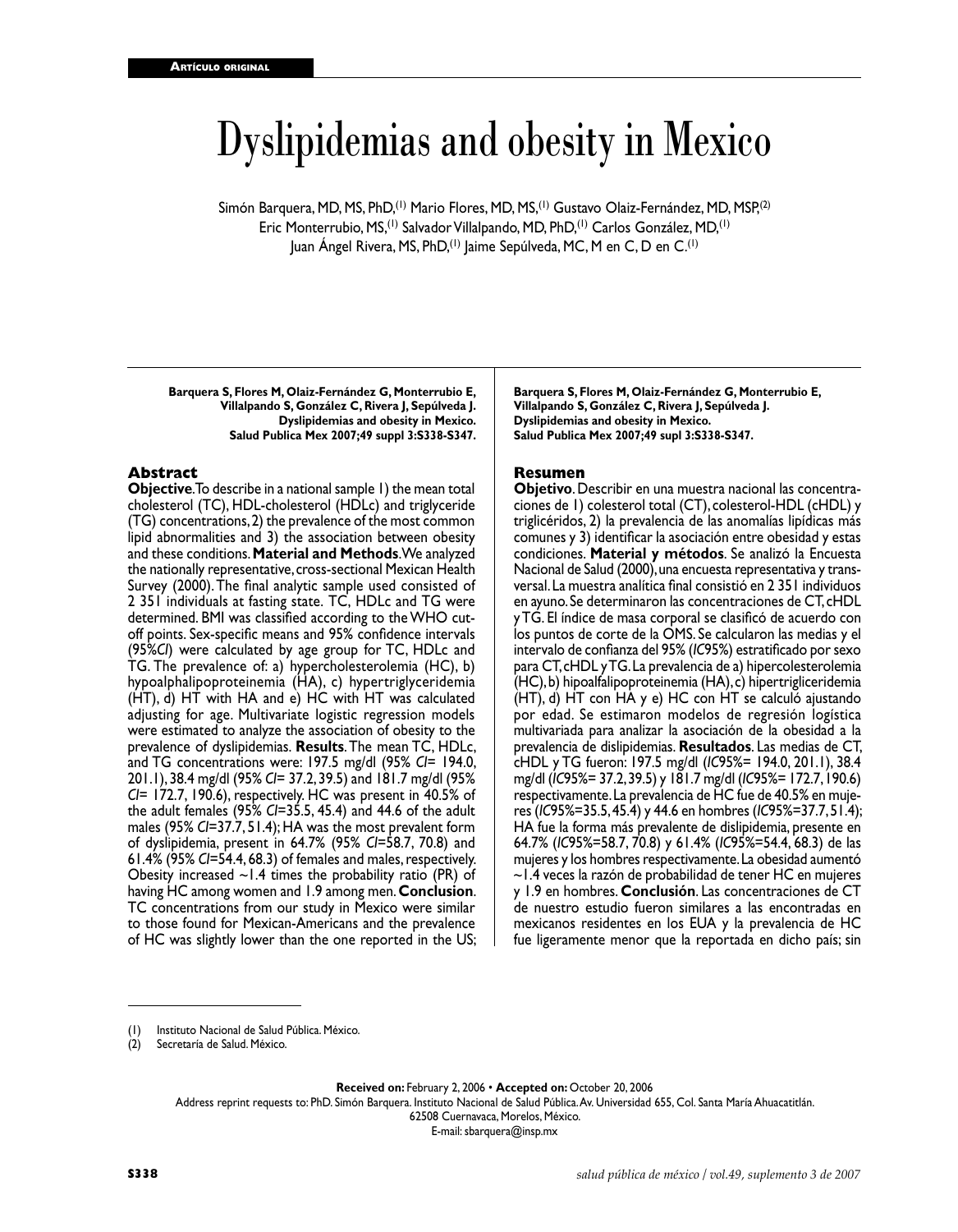however, it increased ~26% from 1988 to 2000. HA was the most frequent lipid abnormality followed by HT. Regions showed no significant differences, contrary to what has been previously reported.

Keywords: triglycerides; HDL-cholesterol; central adiposity; overweight; national surveys; Mexico

Mexico is a middle-income country which has ex-perienced in the last decades a significant shift in socio-economic conditions and urbanization, with an impact on diet and sedentary life styles. These changes have been associated with the epidemiologic transition currently experienced in diverse developing countries, characterized by high prevalences of obesity and nutrition-related, non-communicable chronic diseases  $(NCCDs).<sup>1,2</sup>$  The development of a national system of health surveys has allowed the identification of diverse public health problems in Mexico, such as nutritionrelated NCCDs. In order to face the resulting rapid rise in mortality, the National Health Plan (2001-2006) is addressing for the first time, explicitly as health priorities, diverse emerging diseases such as obesity, diabetes, high blood pressure and dyslipidemias.<sup>3</sup>

 Hypercholesterolemia and other blood lipid abnormalities are major modifiable risk factors for coronary heart disease  $(CHD)$ ,  $4-6$  and represent the second cause of general mortality in the country with 10.8% of allcause mortality (2003).7 However, the characteristics of hypercholesterolemia in Mexico have only been described at the national level recently.8-11 The National Seroepidemiologic Survey (1988) reported higher cholesterol levels and prevalences of hypercholesterolemia between the more developed north and the less developed south country regions. On average, it was found that Mexico had lower mean total cholesterol concentrations than populations from the US and Europe; however, these concentrations were similar to those of subjects from the north country region.<sup>9</sup> High-density lipoprotein cholesterol (HDLc) was not determined in that survey, but a study in urban population of Mexico City reported low mean concentrations.12 The National Chronic Diseases Survey (1994) provided information about HDLc and other lipid abnormalities in urban areas of the country.10,13 Using this survey, Aguilar-Salinas et al, found that low HDLc  $\langle$  <0.9 mmol/L  $\langle$  <35mg/dl]) concentrations was the most prevalent lipid abnormality (46.2% in men and 28.7% in women). This study compared the mean lipid concentrations with results

Palabras clave: triglicéridos; colesterol HDL; adiposidad central; sobrepeso; encuestas nacionales; México

embargo aumentó ~26% de 1988 a 2000. Las HA fueron la anomalía lipídica más frecuente seguida de HT. Las regiones no mostraron diferencias significativas, contrario a lo que se

había reportado previamente.

from other populations, finding that urban Mexicans had the higher values for triglycerides and the lowest for HDLc.

 The objective of this study is to describe in a national sample a) the mean total cholesterol, HDL-cholesterol and triglycerides concentrations, b) the prevalence of the most common lipid abnormalities stratified by sex, age, area and region, as well as c) to identify the association between body mass index and central adiposity with these conditions.

## Material and Methods

The present study used data from the nationally representative, cross-sectional Mexican Health Survey (MHS), implemented in 2000.14 A multi-stage sampling procedure was used. A detailed description of the sampling design and methods is available in this supplement.15 From the primary sampling units, a total of 45 726 households were selected, which included 24 856 men and 26 747 women over the age of twenty years from urban and rural areas. A structured questionnaire was used to obtain socio-demographic data, family history, clinical symptoms, and medical treatment for various chronic diseases. A single blood sample was drawn by trained personnel from approximately 44 000 cases and the serum was frozen at -150° C degrees until analysis. For the purpose of this study, all individuals who had a 9- to 12-h fasting period at the moment of the blood collection were selected (n=2 478). Diverse biochemical parameters were measured in these subjects. The final analytic sample for blood lipids consisted of 2 351 individuals. There were no statistically significant differences between fasting (FA) and non-fasting (NFA) cases for the following individual and socio-demographic variables: sex, education, location, and region. Small differences were found in age (FA= 38.9±15.6 years, NFA=41.8±16.2 years), weight (FA= 66.9±14.7 kg, NFA=67.7±15.1 kg), and height (FA= 157.5±9.6 cm, NFA=156.7±9.4 cm). Blood pressure was similar between the fasting and nonfasting cases (FA= systolic=  $121\pm0.6$ , diastolic=80 $\pm0.5$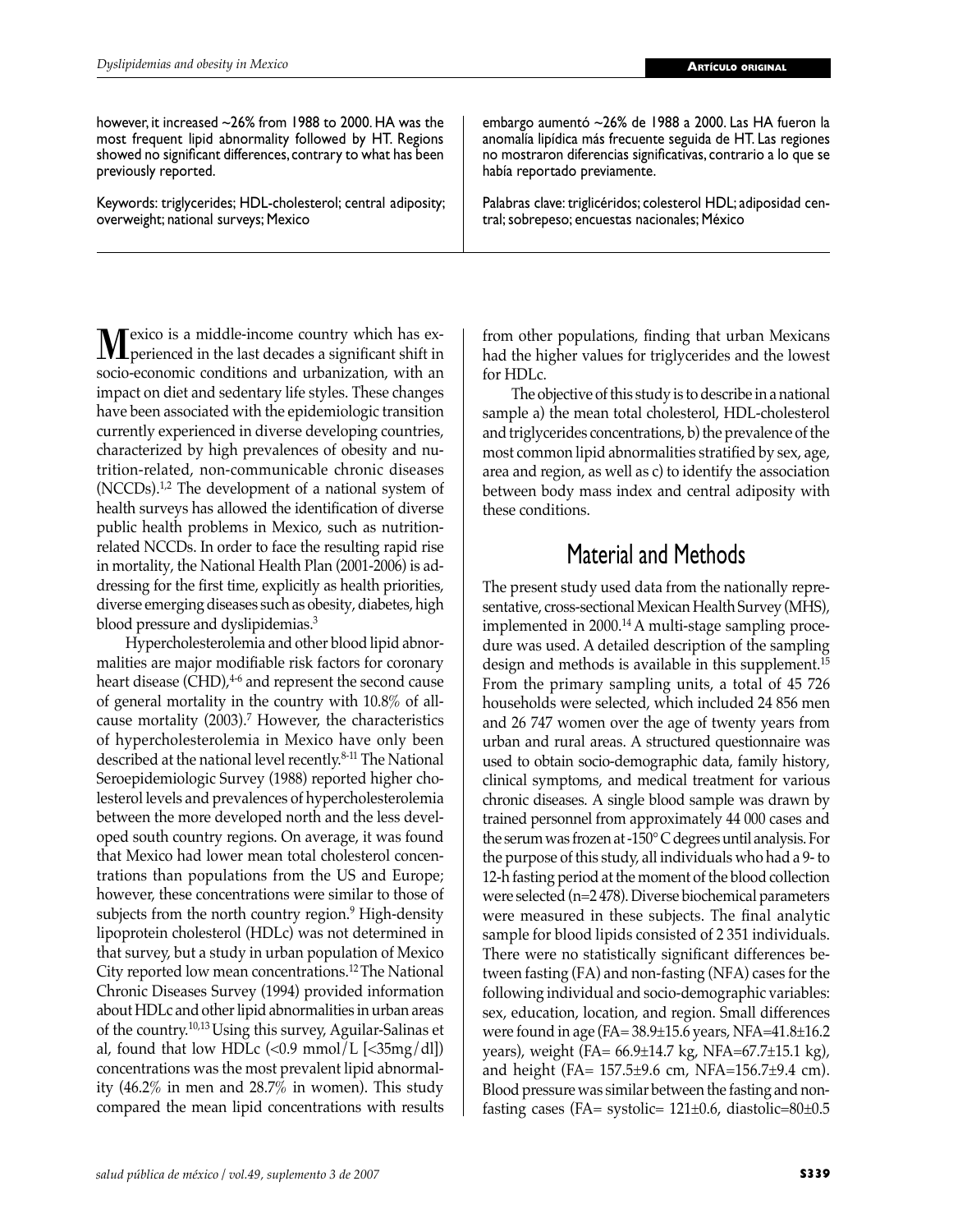mmHg), (NFA=  $123\pm0.1$ , diastolic= $80.0\pm0.1$ ). The prevalence of high blood pressure was higher in NFA (34.9%) than in FA  $(31\% , p<0.01)$ . The prevalence of medical diagnosis of hypercholesterolemia was similar between the groups (NFA=  $7.6\%$ , FA= $6.5\%$ , p=0.06).

 Consent for participation was obtained from all participants. The project was approved by the scientific and ethics committees of the National Institute of Public Health. In addition, data collection was implemented considering the confidentiality and reserve rights stipulated by the Mexican Statistical and Geographic information law.<sup>16</sup>

### **Cholesterol and dyslipidemias**

The blood samples of fasting individuals were analyzed to determine serum total cholesterol, high-density cholesterol (HDLc) and triglycerides using a semi-automatic spectrophotometer (Prestige 241- Boeki Medical Systems LTD, Tokyo, Japan) in our Nutrition and Metabolism laboratory at the National Institute of Public Health. Hypercholesterolemia was defined as a serum concentration ≥200 mg/dl (5.2 mmol/L), hypoalphalipoproteinemia was defined as a HDL cholesterol (HDLc) concentration <40 mg/dl (1.0 mmol/L), hypertriglyceridemia was defined as a serum concentration  $\geq$ 150 mg/dl (1.7)  $mmol/L$ .<sup>17</sup> In addition, the prevalence of the following dyslipidemias is described: Hypertriglyceridemia with hypoalphalipoproteinemia, defined as triglycerides  $\geq$ 200 mg/dl (2.26 mmol/L) and HDL cholesterol <35 mg/dl (0.9 mmol/L) and mixed dyslipidemias, defined as triglycerides  $\geq 200$  mg/dl (2.26 mmol/L) and cholesterol ≥ 240 mg/dl (6.31 mmol/L).<sup>10</sup>

### **Anthropometric variables**

Following internationally accepted techniques, standardized personnel measured height to the nearest 0.1 cm, using a stadiometer (model 202, Seca Ltd, Birmingham, UK) and weight using a digital scale (1631 solar scale, Tanita Corp, Tokyo, Japan) with an error of 5 mm and 0.1kg, respectively. Waist circumference (WC) was measured at the mid point between the highest part of the iliac crest and the lowest part of the ribs margin of the median axial line. The body mass index (BMI) was calculated by dividing the weight in kilograms by the height in  $m<sup>2</sup>$  and categorized according to the World Health Organization (WHO) cut-off points into: normal weight (18.5-24.9 kg/m²), overweight (25-29.9 kg/m²) and obesity (≥30 kg/m<sup>2</sup>);<sup>18</sup> if WC was ≥102 cm in males or ≥88 cm in females the subject was classified as having abdominal adiposity based on the National Institutes of Health guidelines.<sup>17</sup>

### **Geographic regions**

The regions were defined as follows: North region (Baja California, Southern Baja California, Coahuila, Durango, Nuevo Leon, Sonora, Sinaloa, Tamaulipas and Zacatecas), Central region (Aguascalientes, Colima, Guanajuato, Hidalgo, Jalisco, Mexico, Michoacan, Nayarit, Queretaro, San Luis Potosi and Tlaxcala), Metropolitan area of Mexico City and South Region (Campeche, Chiapas, Guerrero, Morelos, Oaxaca, Puebla, Quintana Roo, Tabasco, Veracruz and Yucatan). This regionalization scheme has been used in many epidemiologic transition analyses for within country comparisons.19,20 The North region is highly industrialized and productive, with lower unemployment rates than the rest of the country. This region has also a close cultural and economic relationship with the southern border of the US. The Central region is less developed than the North but includes some major cities such as Guadalajara. Mexico City is highly urbanized, and the most heterogeneous country region with approximately 20 million inhabitants; it has high immigration from the southern states and poverty pockets, together with good access to many types of subsidies and basic services. Finally, the South region is less developed, with higher poverty rates, maternal and child undernutrition, the highest rates of infant mortality and the highest proportion of indigenous inhabitants.

### **Statistical analysis**

Due to the characteristics of the survey design, in the present study the estimates were calculated controlling for intra-cluster correlation using STATA 8.2 (College Station, TX, USA).\* First, a descriptive analysis of the population characteristics was conducted. Sex-specific means and 95% confidence intervals (95%CI) were calculated by age group for total cholesterol, HDLc and triglycerides. In a second step, age-adjusted, sex-specific means were estimated stratifying by: BMI, abdominal obesity, region and area.

 The sex-specific prevalence and 95% CI of: a) hypercholesterolemia, b) hipoalhpalipoproteinemia, c) hypertriglyceridemia, d) hypertriglyceridemia with hypoalphalipoproteinemia and e) mixed dyslipidemias were calculated first by age group and subsequently by region and area, adjusting for age. Next, five non-conditional multivariate logistic regression models were

Stata Corp. Stata reference manual. Release 7. College Station, TX, USA: Stata Press, 2001.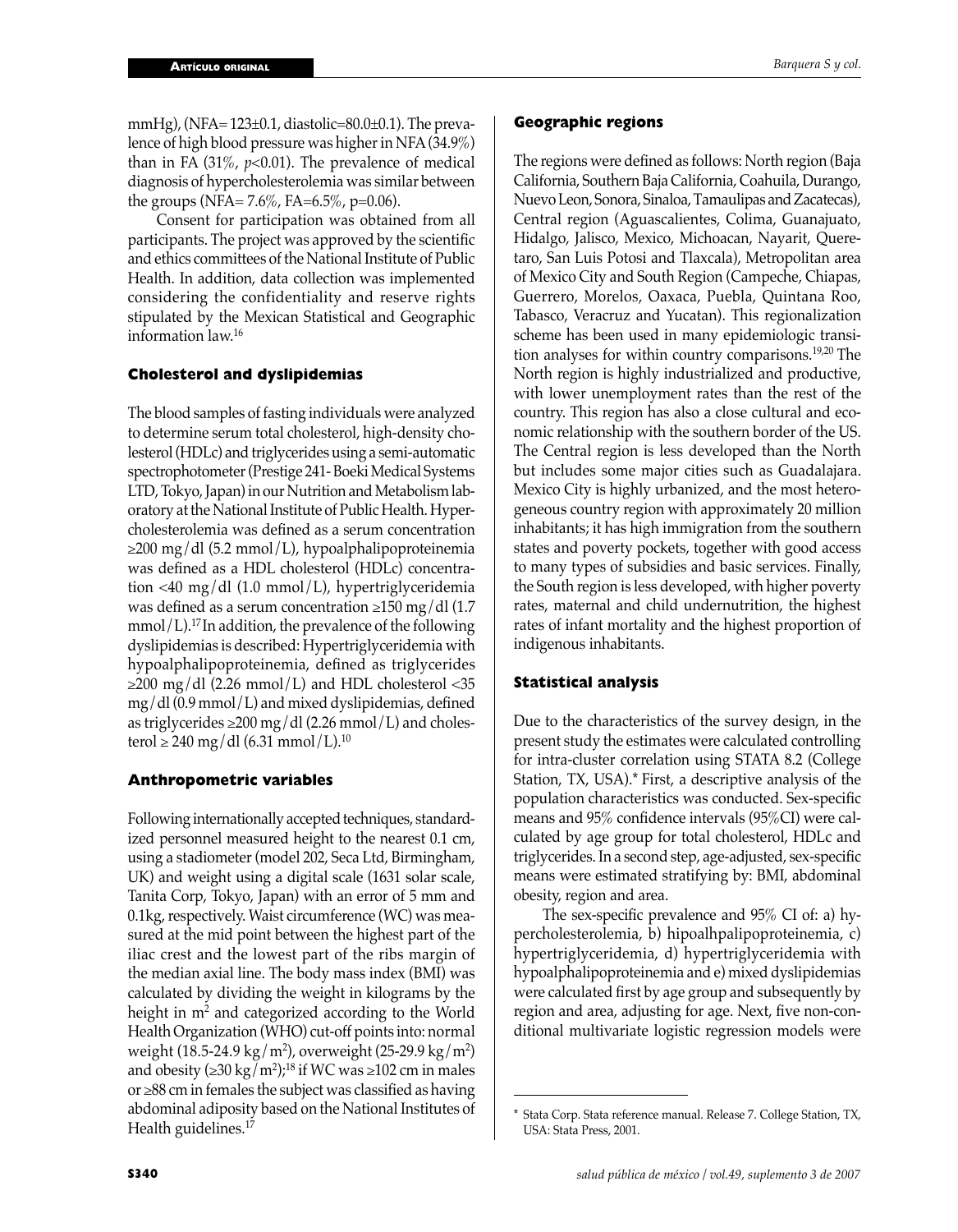estimated to analyze by sex, the contribution of BMI category (normal, overweight and obese) or abdominal adiposity as the main independent variables, to the prevalence of the five previously defined dyslipidemias. Other explored variables included in the models as potential confounders include: age, familiar history of dyslipidemias; country region; previously diagnosed hypercholesterolemia and tobacco consumption (number of cigarettes smoked/day). Only those variables that had values higher than *p*<0.25 in the bivariate analysis were included. Control variables significant or marginally significant  $(p<0.09)$  were kept in the final models. Interactions that were important from a theoretical point of view such as BMI category and abdominal adiposity by region were tested, however, no interaction was significant at a *p*<0.15 level. The model's adjustment was carried out using maximum likelihood estimates and considering a p-value cutoff point of >0.10 which indicated an appropriate adjustment. Probability ratios were estimated from odds ratios using the method proposed by Zhang.21,22 As a final step we calculated the probabilities of having hypercholesterolemia, hypoalphalipoproteinemia and hypertriglyceridemia and any possible combination of these abnormalities in the analytic sample and in the obese and normal groups, and represented the obtained coefficients of normal and obese subjects in two area-proportional Venn diagrams to visually convey information about their interacting characteristics.23

### **Results**

Our study included 2 351 adults  $\geq$  20-y of age from the Mexican National Health Survey (2000) who where at fasting during the interview. The mean total cholesterol (TC), HDLc, and triglycerides (TG) concentrations were: 197.5 mg/dl (95%CI= 194.0, 201.1), 38.4 mg/dl (95%CI= 37.2, 39.5) and 181.7 mg/dl (95%CI= 172.7, 190.6) respectively. A total of 38.2% of the population were overweight (37.6% females, 38.8% males) and 21.1% were obese (26.5% females, 16.0% males). Abdominal obesity was present in 38.2% of the cases (58.0% females, 19.6% males).

 Table I shows the mean cholesterol, HDLc and triglycerides concentrations by age group. Adults 20-29-y of age had significantly lower TC and TG concentrations compared to adults >29-y of age. HDLc showed no statistically significant differences by age group. Males had significantly higher TG concentrations than females (199 vs 163 mg/dl  $p<0.05$ ), but no statistically significant differences were found by sex for TC and HDLc. Less than 7% of our population had been previously diagnosed with hypercholesterolemia. Mean TC,

HDLc and TG concentrations were estimated by BMI category, abdominal obesity category, region and area, finding only a few statistically significant differences after adjusting by age (Table II). Females with abdominal obesity had higher TC (200 *vs* 187 mg/dl, *p*<0.05) and TG (179 vs 135 mg/dl, *p*<0.05) than those without it, but showed no significant difference by BMI category. Males showed lower concentrations of TC and TG in normal BMI adults compared to overweight and obese but no significant differences were observed for HDLc. In this group, abdominal obesity was only associated to higher concentrations of triglycerides (253 vs 190 mg/dl, *p*<0.05). No statistically significant differences were found by region or area for males or females with the exception of TC in males, which was higher in the central region than in the south region (206 *vs* 187 mg/dl, *p*<0.05).

 Prevalences of the five previously described dyslipidemias are presented stratified by sex, age, region and area in table III. Hypercholesterolemia (TC >200 mg/dl) was present in 40.5% of the adult females (95%CI= 35.5, 45.4) and 44.6 of the adult males (95%CI= 37.7, 51.4); hypoalphalipoproteinemia (HDLc<40 mg/dl) was the most prevalent form of dyslipidemia, present in 64.7% (95%CI= 58.7, 70.8) and 61.4% (95%CI= 54.4, 68.3) of females and males, respectively. Hypertriglyceridemia with hypoalphalipoproteinemia and mixed dyslipidemias were significantly more prevalent in males than in females.

 Table IV shows the prevalence ratios (PR) of having a dyslipidemia by BMI or abdominal adiposity stratifying by sex and adjusting for age and other previously mentioned confounders. In females, obesity and abdominal obesity increased ~1.4 the PR of having hypercholesterolemia, but overweight was not significantly associated. In males, overweight increased 1.5 the PR and obesity increased it by 1.93, but abdominal obesity did not increase significantly the adjusted PR of having hypercholesterolemia. Hypoalphalipoproteinemias were not associated to BMI category or abdominal obesity in males or females. Hypertriglyceridemia was associated to both obesity category and abdominal obesity in males and females. Hypertriglyceridemia with hypoalphalipoproteinemia had no significant associations with the adiposity indicators in females and males. Mixed dyslipidemias increased with BMI category and had a significant test for trend in males but not in females. Obese males were 5.25 times more likely to have mixed dyslipidemias than normal males (95% CI= 2.48, 9.42). The age and sex-adjusted probabilities of having more than one lipid abnormality in obese Mexican adults compared to those of normal BMI is illustrated in Figure 1 with Venn diagrams for (a) cases classified as normal and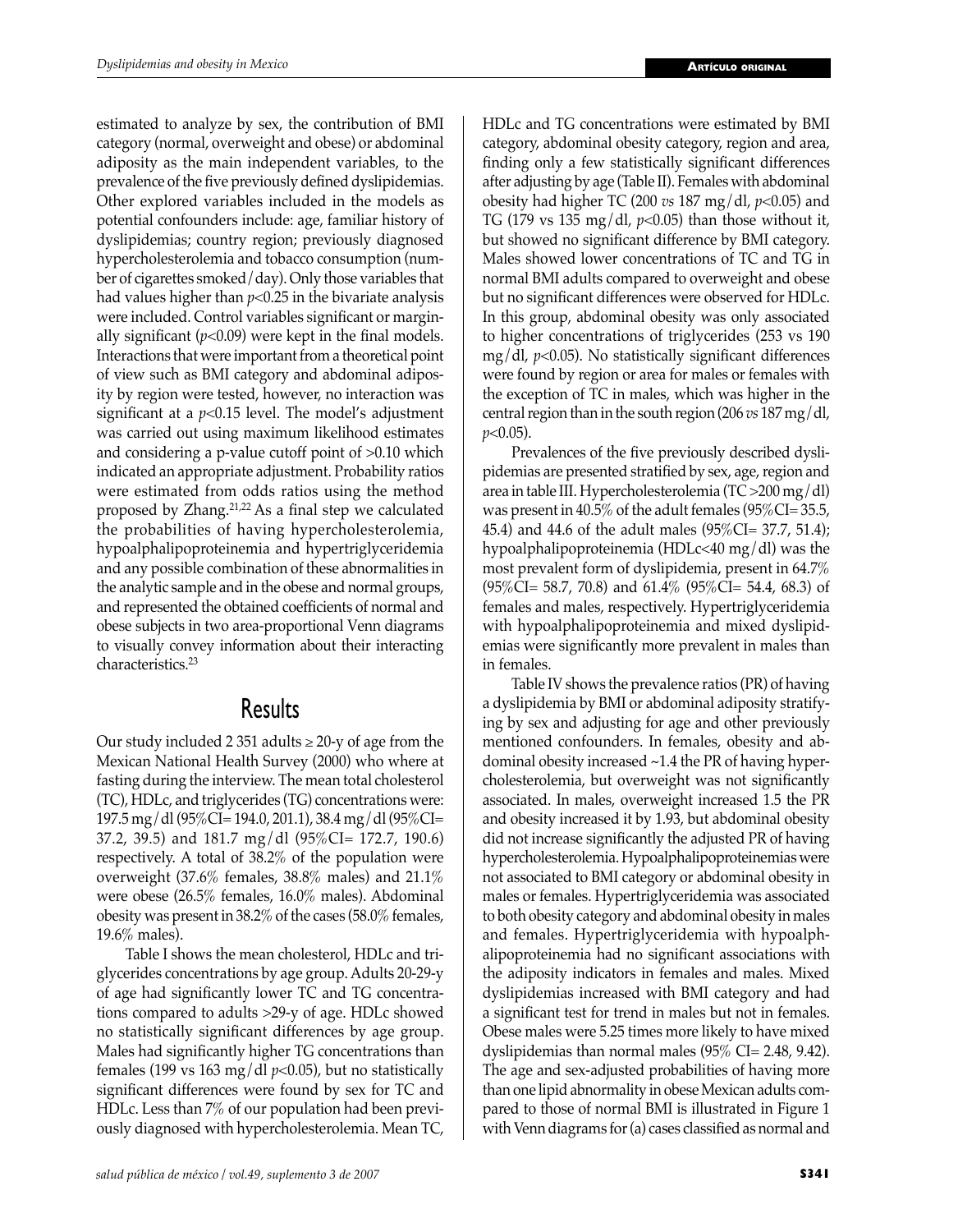| Table I                                                                                     |
|---------------------------------------------------------------------------------------------|
| <b>CONCENTRATIONS OF CHOLESTEROL, HDL-CHOLESTEROL AND TRIGLYCERIDES IN MEXICAN ADULTS*.</b> |
| <b>MEXICAN HEALTH SURVEY, 2000</b>                                                          |

| Age group<br>(years)                      | Both sexes $(n=2,351)$<br>Mean (95%CI) | Females $(n=1,552)$<br>Mean (95%CI) | Males (n=799)<br>Mean (95%CI) |
|-------------------------------------------|----------------------------------------|-------------------------------------|-------------------------------|
| Cholesterol (mg/dl) <sup>‡</sup>          |                                        |                                     |                               |
| 20-29                                     | 184.0 (178.6, 189.4)                   | 181.1 (175.9, 186.2)                | 186.6 (177.8, 195.5)          |
| 30-39                                     | 201.2 (195.4,206.9)                    | 195.7 (188.5,202.8)                 | 206.7 (197.3,216.0)           |
| 40-49                                     | 214.7 (208.5,220.9)                    | 210.7 (203.7,217.7)                 | 218.7 (207.5,229.9)           |
| 50-59                                     | 216.8 (207.7,225.9)                    | 223.4 (210.7,236.1)                 | 210.6 (198.6,222.7)           |
| $\geq 60$                                 | 212.7 (202.9,222.5)                    | 222.4 (206.5,238.3)                 | 203.9 (193.0,214.8)           |
| Total $(≥20)$                             | 197.5 (194.0,201.1)                    | 196.2 (191.7,200.7)                 | 198.8 (193.1,204.5)           |
| HDL-cholesterol (mg/dl) <sup>‡</sup>      |                                        |                                     |                               |
| 20-29                                     | 35.8<br>(34.2, 37.4)                   | 35.8<br>(33.9, 37.8)                | 35.8<br>(33.5, 38.1)          |
| 30-39                                     | 39.7<br>(37.8, 41.5)                   | 39.3<br>(37.1, 41.5)                | 40.0<br>(37.2, 42.9)          |
| 40-49                                     | 40.7<br>(38.8, 42.7)                   | 40.1<br>(38.2, 42.0)                | (38.2, 44.6)<br>41.4          |
| 50-59                                     | 41.6<br>(39.7, 43.5)                   | 43.0<br>(40.5, 45.6)                | (37.5, 43.1)<br>40.3          |
| $\geq 60$                                 | 41.2<br>(39.2, 43.2)                   | 43.5<br>(40.8, 46.2)                | (36.3, 41.8)<br>39.1          |
| Total $(≥20)$                             | 38.4<br>(37.2, 39.5)                   | (37.2, 40.0)<br>38.6                | (36.4, 39.9)<br>38.1          |
| Triglycerides (mg/dl)§                    |                                        |                                     |                               |
| 20-29                                     | 144.6 (133.8, 155.4)                   | 131.5 (119.3, 143.7)                | 156.3 (139.5, 173.0)          |
| 30-39                                     | 210.5 (190.3,230.8)                    | 175.3 (155.3, 195.3)                | 245.7 (210.8,280.7)           |
| 40-49                                     | 208.9 (182.4,235.5)                    | 177.4 (158.6, 196.2)                | 240.5 (192.2,288.8)           |
| 50-59                                     | 243.7 (202.5,284.9)                    | 236.4 (184.4,288.4)                 | 250.4 (187.9,313.0)           |
| $\geq 60$                                 | 211.1 (183.1,239.2)                    | 212.9 (184.9,240.9)                 | 209.5 (172.1,246.9)           |
| Total $(≥20)$                             | 181.7 (172.7,190.6)                    | 162.9 (154.3, 171.6)                | 199.5 (184.0,214.9)           |
|                                           | %                                      | %                                   | %                             |
| Medical diagnosis of hypercholesterolemia | (4.5, 7.6)<br>6.1                      | (4.8, 8.6)<br>6.7                   | (3.4, 7.5)<br>5.5             |

\* Adults were in a 9- to 12-h fasting state. Estimates and 95% Confidence Intervals (95%CI) were adjusted for the complex survey design

*‡* To convert to mmol/L divide by 38.67

*§* To convert to mmol/L divide by 88.57

(b) those with obesity. The probabilities of co-existence of hypercholesterolemia, hypoalphalipoproteinemia, and hypertriglyceridemia are represented by the primary circles (1, 2, 3 respectively), and the combinations of these conditions are represented by the overlap areas within the circles. This figure shows that hypoalphalipoproteinemia is the dyslipidemia with the highest probability of occurrence in Mexicans. Adults with obesity had higher probability coefficients for most of the combinations of lipid abnormalities.

### **Discussion**

This study shows the mean concentrations of total cholesterol (TC), HDL cholesterol (HDLc) and triglyc-

erides (TG), as well as their association with overweight and obesity as BMI categories, and with abdominal adiposity in the sample of fasting adults from the MHS (2000). Cholesterol concentrations from our study in Mexico are remarkably similar to those found for Mexican-Americans participating in NHANES,<sup>24</sup> and the prevalence of hypercholesterolemia is slightly lower than the reported average in the US.<sup>25</sup> However, whether continued increase in cholesterol concentrations will occur in Mexico is not clear, but may be likely to occur, given the observed trend where hypercholesterolemia increased ~5% from 198811 to 1994 and 21% from 199410 to 2000 (this study). Recently, we documented a 29% increase in fat intake as percentage of total calories in the country, from 1988 to 1999. $26$  This is a relevant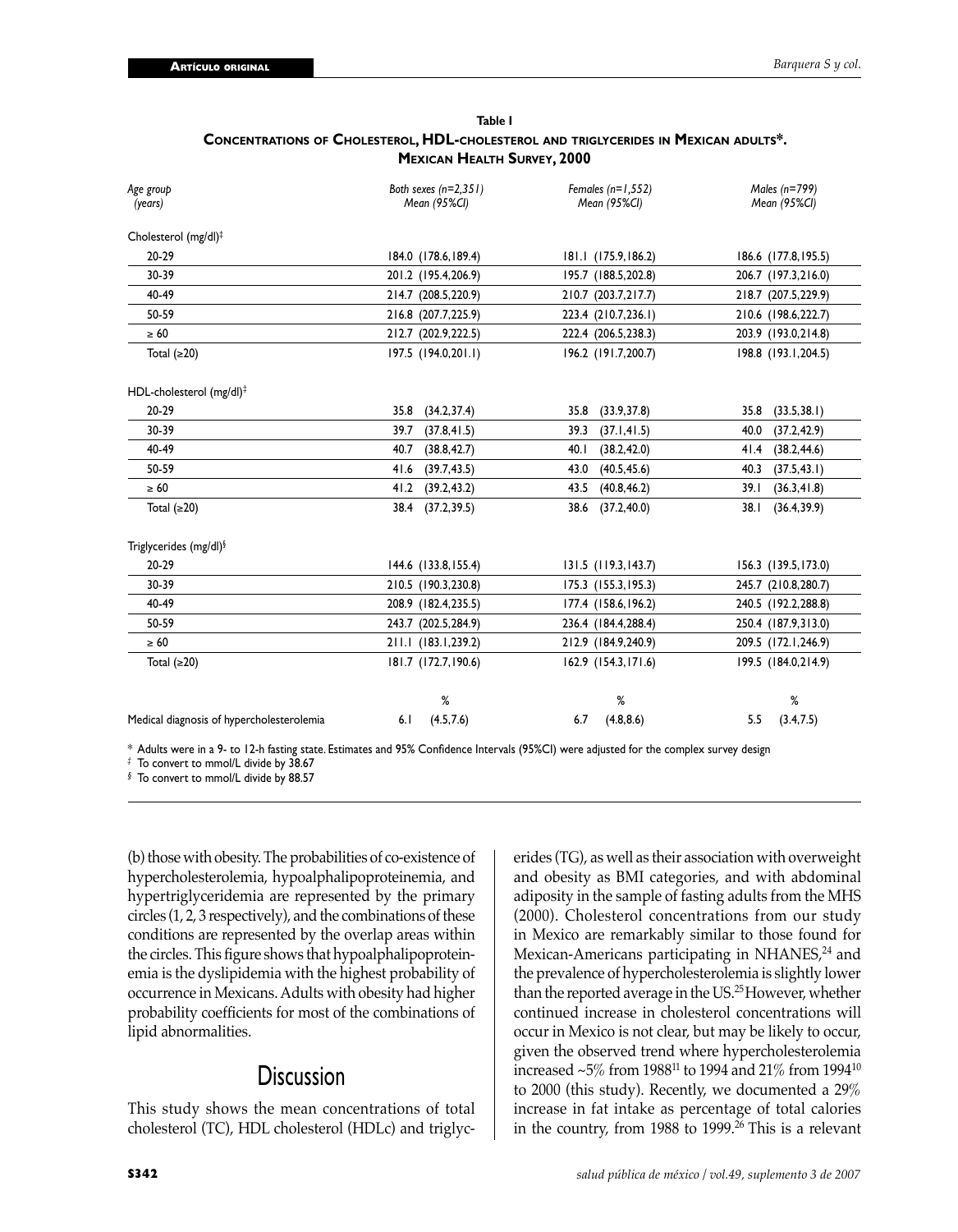| Table II                                                                                  |
|-------------------------------------------------------------------------------------------|
| <b>CONCENTRATIONS OF CHOLESTEROL, HDL-CHOLESTEROL AND TRIGLYCERIDES IN MEXICAN ADULTS</b> |
| BY BODY MASS INDEX AND ABDOMINAL OBESITY CATEGORY*                                        |

|                                |             | Cholesterol (mg/dl)#<br>Mean (95% CI)& | HDL-C <sup>#</sup> (mg/dl) <sup>#</sup><br>Mean (95% CI)& | Triglycerides (mg/dl) <sup>§</sup><br>Mean (95% CI) <sup>&amp;</sup> |
|--------------------------------|-------------|----------------------------------------|-----------------------------------------------------------|----------------------------------------------------------------------|
| Females                        |             |                                        |                                                           |                                                                      |
| Body Mass Index <sup>*</sup>   | Normal      | 192.6 (186.5, 198.7)                   | 39.2 (37.1,41.4)                                          | 147.3 (129.5, 165.1)                                                 |
|                                | Overweight  | 195.3 (189.8,200.8)                    | 38.2 (36.7,39.6)                                          | 168.2 (154.9, 181.6)                                                 |
|                                | Obese       | 202.8 (196.6,209.0)                    | 38.4 (36.5,40.2)                                          | 183.7 (166.9,200.4)                                                  |
| Abdominal Obesity <sup>®</sup> | No          | 186.5 (180.7, 192.3)                   | 37.5 (35.4,39.6)                                          | 135.0 (121.2, 148.8)                                                 |
|                                | Yes         | 199.9 (195.5,204.3)                    | 38.2 (37.0,39.5)                                          | 178.8 (165.3, 192.3)                                                 |
| Region                         | North       | 193.3 (182.4,204.3)                    | 36.4 (33.3,39.6)                                          | 147.7 (130.3, 165.2)                                                 |
|                                | Central     | 198.6 (194.0,203.1)                    | 40.0 (38.2,41.9)                                          | 163.1 (151.9,174.3)                                                  |
|                                | Mexico city | 202.3 (181.2,223.4)                    | 34.8 (28.4,41.3)                                          | 139.9 (124.4, 155.5)                                                 |
|                                | South       | 187.9 (182.1, 193.8)                   | 36.4 (34.4,38.4)                                          | 165.3 (147.8, 182.7)                                                 |
| Area                           | Rural       | 193.3 (188.4, 198.1)                   | 37.9 (36.6, 39.3)                                         | 164.7 (153.1, 176.2)                                                 |
|                                | Urban       | 196.2 (191.3,201.2)                    | 38.7 (36.5,40.9)                                          | 159.5 (147.2, 171.8)                                                 |
| Males                          |             |                                        |                                                           |                                                                      |
| Body Mass Index <sup>#</sup>   | Normal      | 189.4 (182.5, 196.2)                   | 37.5 (35.3,39.7)                                          | 165.1 (144.1,186.0)                                                  |
|                                | Overweight  | 206.7 (197.4,216.0)                    | 38.8 (36.3,41.3)                                          | 219.8 (193.4,246.3)                                                  |
|                                | Obese       | 217.2 (207.7,226.6)                    | 39.0 (36.7,41.3)                                          | 284.8 (247.5,322.0)                                                  |
| Abdominal Obesity <sup>®</sup> | No          | 198.1 (192.4,203.9)                    | 38.3 (36.5,40.0)                                          | 190.3 (175.1,205.6)                                                  |
|                                | Yes         | 207.6 (198.0,217.1)                    | 37.7 (35.2,40.2)                                          | 253.3 (216.5,290.8)                                                  |
| Region                         | North       | 201.4 (191.0,211.8)                    | 36.6 (33.8,39.4)                                          | 193.0 (158.9,227.1)                                                  |
|                                | Central     | 205.9 (197.1,214.7)                    | 40.3 (37.7,42.8)                                          | 205.5 (185.5,225.6)                                                  |
|                                | Mexico city |                                        |                                                           |                                                                      |
|                                | South       | 187.0 (179.8, 194.3)                   | 35.8 (33.5,38.0)                                          | 195.6 (166.8,224.5)                                                  |
| Area                           | Rural       | 194.6 (185.7,203.4)                    | 38.4 (35.7,41.1)                                          | 198.8 (176.4,221.3)                                                  |
|                                | Urban       | 204.6 (197.8,211.4)                    | 38.1 (36.4,39.9)                                          | 204.1 (185.0,223.3)                                                  |

\* Adults were in a 9- to 12-h fasting state. Estimates were adjusted for age and the complex survey design

‡ To convert to mmol/L divide by 38.67

§ To convert to mmol/L divide by 88.57

# HDL cholesterol

& 95% Confidence Interval

 $^{\neq}$  Categories according to WHO (Normal: 18.5-24.9, overweight: 25-29.9 and obesity: ≥30 kg/m<sup>2</sup>)

<sup>∞</sup> Defined according to the ATPIII criteria: for women, waist circumference: <88 cms= no, ≥88cms= yes, for men, waist circumference: <102 cms= no, ≥102 cms= yes

determinant of serum total cholesterol and the trend in Mexico is contrary to the one in the US where a decrease in fat consumption has been observed as well as a reduction of cardiovascular mortality.27,28 If fat consumption remains with a similar trend in Mexico, it is likely that the prevalence of hypercholesterolemia will increase in the next years. Cholesterol-lowering medications have

been identified as a potential important factor for the reduction of cholesterol levels in the US. In Mexico, only  $~16\%$  of the population acknowledged to have a previous medical diagnose of this condition. Thus, pharmacological treatment is not likely to be a factor producing effects at the population level at this time. As has been concluded from earlier studies, hypoalphalipoprotein-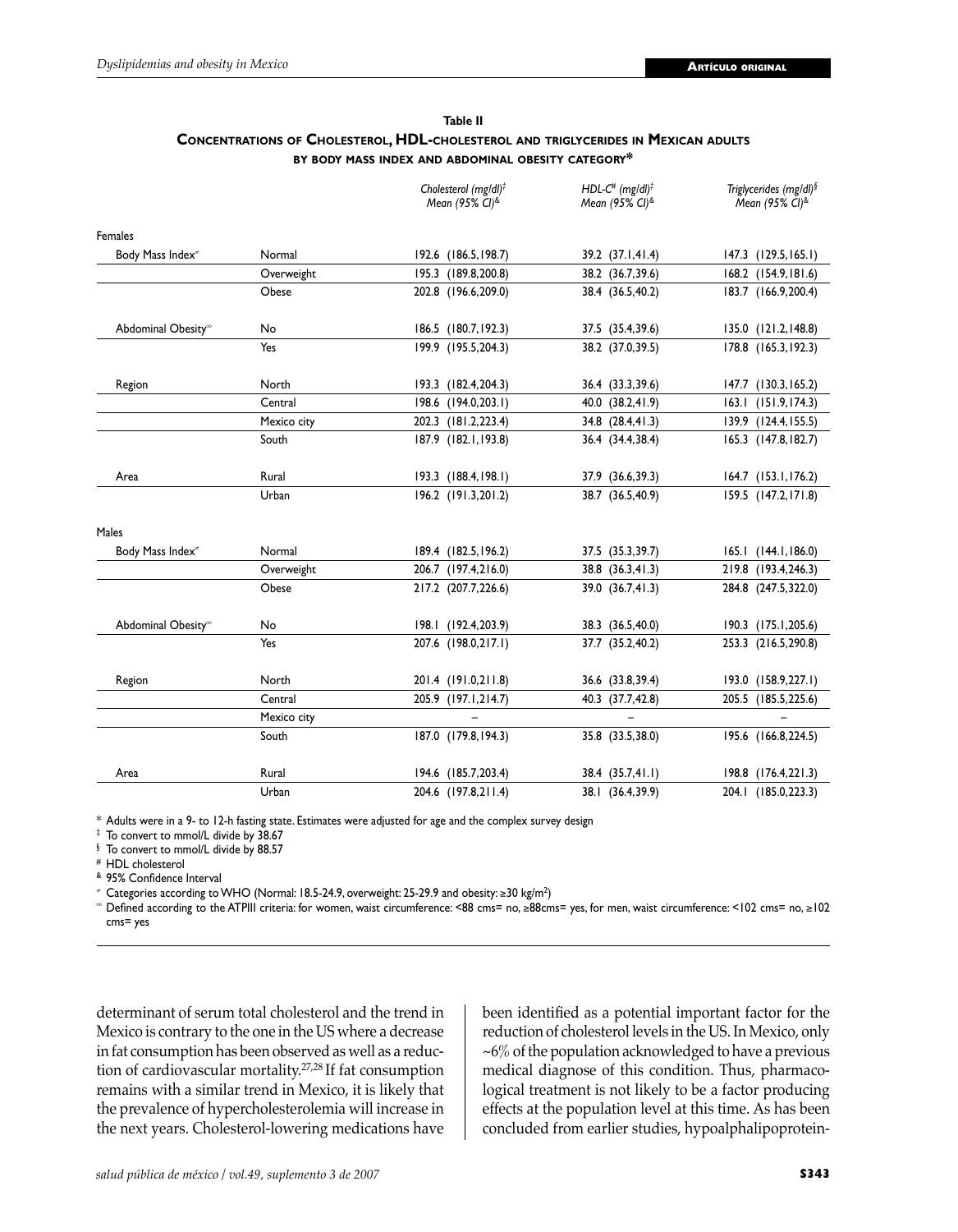#### **Table III**

### **PREVALENCE OF DIVERSE LIPID ABNORMALITIES IN MEXICAN ADULTS BY AGE GROUP, REGIONS AND STRATA, BODY MASS INDEX AND ABDOMINAL OBESITY CATEGORY\*. MEXICAN HEALTH SURVEY, 2000**

|           |                     | Cholesterol >200mg/dl<br>$(>5.2$ mmol/L)<br>% $(95\%$ CI) <sup>&amp;</sup> | $HDL-c$ <sup><math>\ddagger</math></sup> <40mg/dl<br>(<br>% (95%CI) <sup>&amp;</sup> | Triglycerides >150mg/dl<br>$(>1.7$ mmol/L)<br>% (95%CI) <sup>&amp;</sup> | Hypertriglyceridemia with hypo<br>α-lipoproteinemia <sup>§</sup><br>% (95%CI) <sup>&amp;</sup> | Mixed dyslipidemias#<br>% (95%CI) <sup>&amp;</sup> |  |  |
|-----------|---------------------|----------------------------------------------------------------------------|--------------------------------------------------------------------------------------|--------------------------------------------------------------------------|------------------------------------------------------------------------------------------------|----------------------------------------------------|--|--|
| Females   | Total $(\geq 20 y)$ | 40.5 (35.5,45.4)                                                           | 64.7 (58.7,70.8)                                                                     | 45.0 (40.4,49.6)                                                         | 8.3(6.3, 10.4)                                                                                 | (5.6, 10.3)<br>7.9                                 |  |  |
| Age group | 20-29               | (15.8, 28.4)<br>22.1                                                       | (67.8, 83.5)<br>75.7                                                                 | 30.4 (24.2,36.6)                                                         | 7.1(4.0, 10.2)                                                                                 | 3.8<br>(0.0, 7.6)                                  |  |  |
|           | 30-39               | 43.4 (35.9,50.9)                                                           | 65.6 (57.5,73.8)                                                                     | (42.0, 57.8)<br>49.9                                                     | $12.3$ $(7.2, 17.3)$                                                                           | 4.7<br>(2.0, 7.4)                                  |  |  |
|           | 40-49               | 58.6 (48.4,68.9)                                                           | 62.9 (53.4,72.4)                                                                     | 51.7<br>(41.0, 62.4)                                                     | 6.1(2.5, 9.7)                                                                                  | 11.7<br>(4.5, 18.8)                                |  |  |
|           | 50-59               | (52.7, 76.5)<br>64.6                                                       | 43.0 (30.3,55.6)                                                                     | 73.9 (64.5,83.3)                                                         | $12.2$ $(4.9, 19.6)$                                                                           | 22.5<br>(7.0, 37.9)                                |  |  |
|           | $\geq 60$           | 69.2 (57.1,81.3)                                                           | 34.7 (22.8,46.7)                                                                     | 65.2 (52.5,77.8)                                                         | $5.9$ (1.1,10.8)                                                                               | 23.2 (12.6,33.8)                                   |  |  |
| Region    | North               | 39.6 (26.3,52.9)                                                           | (60.4, 85.4)<br>72.9                                                                 | 34.8 (23.5,46.0)                                                         | $8.2$ $(3.7, 12.8)$                                                                            | 8<br>(2.6, 13.5)                                   |  |  |
|           | Central             | (34.8, 50.0)<br>42.4                                                       | (49.5, 67.1)<br>58.3                                                                 | 47.0<br>(40.0, 54.0)                                                     | (3.8, 8.2)<br>6                                                                                | 8.7<br>(5, 12.5)                                   |  |  |
|           | Mexico City         | 53.5<br>(9.7, 97.3)                                                        | (3.9, 128.8)<br>66.4                                                                 | 19.9<br>(1.2, 38.5)                                                      |                                                                                                | $\overline{\phantom{0}}$                           |  |  |
|           | South               | $36.2$ $(29.3, 43.1)$                                                      | 72.7 (63.9,81.5)                                                                     | 44.4 (37.9,50.8)                                                         | $12.5$ $(8.0, 17.1)$                                                                           | (3.5, 9.6)<br>6.5                                  |  |  |
| Area      | Rural               | 41.9 (33.5,50.3)                                                           | 63.1 (54.0,72.3)                                                                     | 50.9 (43.7,58.1)                                                         | $8.6$ $(5.7, 11.5)$                                                                            | (5.4, 13.1)<br>9.3                                 |  |  |
|           | Urban               | 39.1 (33.8,44.4)                                                           | 66.3 (58.4,74.1)                                                                     | 39.4<br>(34, 44.8)                                                       | 8.1(5.1, 11.1)                                                                                 | (4.0, 9.4)<br>6.7                                  |  |  |
| Males     | Total $(\geq 20 y)$ | 44.6 (37.7,51.4)                                                           | 61.4 (54.5,68.3)                                                                     | 53.5 (47.2,59.8)                                                         | $12.9$ $(8.9, 17)$                                                                             | $14.4$ (10.4, 18.4)                                |  |  |
| Age group | 20-29               | 30.2 (19.9,40.4)                                                           | 72.2 (62.3,82.0)                                                                     | 39.0 (29.9,48.1)                                                         | $8.2$ $(2.1, 14.3)$                                                                            | (3.2, 13.9)<br>8.5                                 |  |  |
|           | 30-39               | 52.5 (39.6,65.4)                                                           | 49.8 (37.7,61.8)                                                                     | (55.8, 78.5)<br>67.I                                                     | 20.4(10.0,30.9)                                                                                | 18<br>(8.4, 27.5)                                  |  |  |
|           | 40-49               | (55.1, 79.5)<br>67.3                                                       | (37.3, 66.8)<br>52.1                                                                 | 63.3<br>(48.4, 78.2)                                                     | 13.0 (4.0, 22.1)                                                                               | (14.0, 41.3)<br>27.7                               |  |  |
|           | 50-59               | 61.2 (44.6,77.7)                                                           | 49.1 (31.0,67.1)                                                                     | 74.5 (61.3,87.8)                                                         | $13.2$ $(3.4, 23.0)$                                                                           | (7.6, 31.1)<br>19.3                                |  |  |
|           | $\geq 60$           | 52.6 (39.3,66.0)                                                           | 57.0 (43.4,70.6)                                                                     | 65.8 (52.8,78.8)                                                         | 21.5(10.033.1)                                                                                 | (3.1, 19.2)<br>11.1                                |  |  |
| Region    | North               | (28.5, 50.4)<br>39.5                                                       | 74.9 (65.4,84.4)                                                                     | 44.0 (31.9,56.0)                                                         | $16.1$ $(7.8, 24.5)$                                                                           | 12.1(5.1, 19)                                      |  |  |
|           | Central             | (43.0, 64.5)<br>53.8                                                       | 49.6 (39.4,59.7)                                                                     | 59.8 (50.6,69.1)                                                         | 10.1 (4.1, 16.1)                                                                               | 17.2(11.3,23.1)                                    |  |  |
|           | Mexico City         |                                                                            |                                                                                      |                                                                          |                                                                                                |                                                    |  |  |
|           | South               | 30.5 (20.9,40.1)                                                           | 74.7 (64.9,84.6)                                                                     | 45.9 (36.8,55.0)                                                         | $15.3$ $(8.1, 22.6)$                                                                           | $11.2$ $(3.1, 19.3)$                               |  |  |
| Area      | Rural               | 43.9 (32.7,55.1)                                                           | 59.2 (48.2,70.2)                                                                     | 55.0 (45.0,65.0)                                                         | $14.5$ $(7.7, 21.4)$                                                                           | (6.8, 16.1)<br>11.5                                |  |  |
|           | Urban               | 45.2 (37.4,53.0)                                                           | 63.7 (56.0,71.5)                                                                     | 51.9 (44.6.59.2)                                                         | $11.2$ $(7.1, 15.3)$                                                                           | 17.5 (10.8.24.3)                                   |  |  |

\* Adults were in a 9- to 12-h fasting state. Estimates were adjusted for: age, sex, socio-economic status, tobacco consumption and for the complex survey design

‡ HDL cholesterol

§ Defined as: triglycerides ≥200mg/dl (2.26 mmol/L) and HDL cholesterol <35 (0.9 mmol/L)

# Defined as: triglycerides ≥ 200mg/dl (2.26 mmol/L) and cholesterol ≥ 240 mg/dl (6.31 mmol/L)

& 95% Confidence Interval

emia is the most frequent lipid abnormality, followed by hypertriglyceridemia in Mexican adults<sup>10</sup> and other Latin-American populations.29 Concentrations of HDLc  $\langle 40mg/d$ l are considered a cardiovascular risk factor;<sup>17</sup> in Mexico, the prevalence of this condition was >60% for males and females, and >70% for adults of 20-29-y of age, and adults living in the north and south country regions. The estimated probability for low HDLc without other lipid abnormalities was higher in normal than obese adults, suggesting a genetic component for

this condition (Figure 1). We did not observe important differences of HDLc concentrations by sex as previously described in Mexico and other countries. Although we found a higher mean HDLc concentration in females, it was not significantly different from males. Further studies, such as the new Mexican Health and Nutrition survey currently in analysis, will be necessary to clarify this relationship in Mexico, since the number of cases was limited by the fasting condition reducing the power to detect differences. Information regarding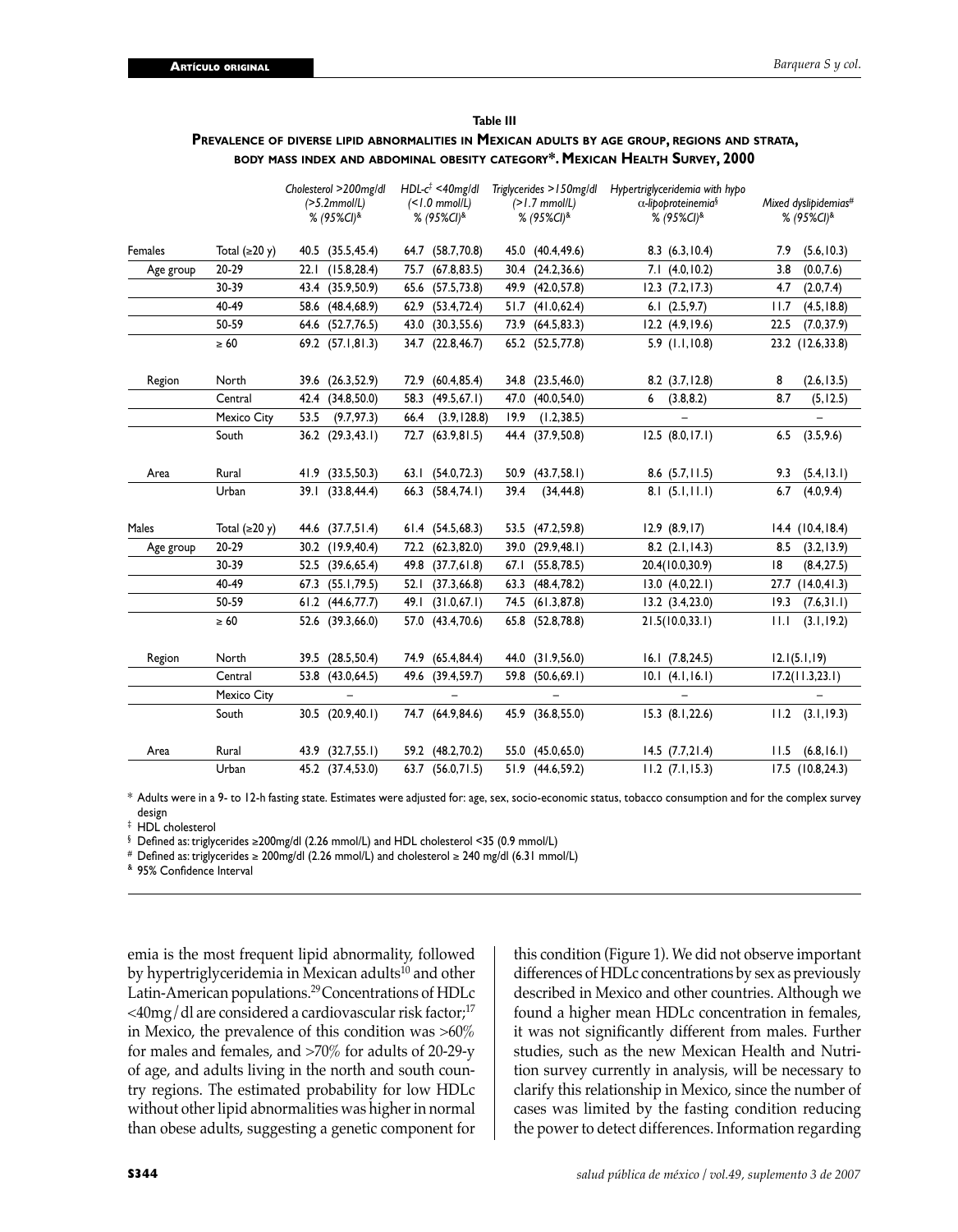#### **Table IV**

### **ADJUSTED PREVALENCE RATIOS FOR DIVERSE LIPID ABNORMALITIES BY BODY MASS INDEX AND WAIST CIRCUMFERENCE CATEGORY\***

|                              |                        |        | Cholesterol >200mg/dl<br>$(>5.1$ mmol/L)<br>PR (95%CI) <sup>&amp;</sup> |      | $HDL-c$ <sup>†</sup> <40mg/dl<br>$($ < $1.0$ mmol/L)<br>PR (95%CI) <sup>&amp;</sup> | Triglycerides > 150mg/dl<br>$(>1.7$ mmol/L)<br>PR (95%CI) <sup>&amp;</sup> |      | Hypertriglyceridemia with hypo<br>$\alpha$ -lipoproteinemia <sup>§</sup><br>PR (95%CI) <sup>&amp;</sup> |      | Mixed dyslipidemias#<br>PR (95%CI) <sup>&amp;</sup> |
|------------------------------|------------------------|--------|-------------------------------------------------------------------------|------|-------------------------------------------------------------------------------------|----------------------------------------------------------------------------|------|---------------------------------------------------------------------------------------------------------|------|-----------------------------------------------------|
| Females                      |                        |        |                                                                         |      |                                                                                     |                                                                            |      |                                                                                                         |      |                                                     |
| Body Mass Index <sup>®</sup> | Normal <sup>#</sup>    | 1.00   |                                                                         |      |                                                                                     |                                                                            |      |                                                                                                         |      |                                                     |
|                              | Overweight             |        | $1.14$ $(0.86, 1.44)$                                                   |      | $1.02$ $(0.84, 1.18)$                                                               | $1.41$ $(1.07, 1.74)$                                                      |      | $1.74$ $(0.95, 3.07)$                                                                                   |      | $0.79$ $(0.24, 2.3)$                                |
|                              | Obese                  |        | $1.40$ $(1.05, 1.74)$                                                   |      | $1.09$ $(0.91, 1.25)$                                                               | $1.44$ $(1.10, 1.76)$                                                      |      | $1.69$ $(0.89, 3.06)$                                                                                   | 1.5  | (0.52, 3.81)                                        |
|                              | $p$ -value $^{\infty}$ | 0.25   |                                                                         | 0.31 |                                                                                     | < 0.01                                                                     | 0.07 |                                                                                                         | 0.41 |                                                     |
| Abdominal Obesity®           | No≠                    | 1.00   |                                                                         |      |                                                                                     |                                                                            |      |                                                                                                         |      |                                                     |
|                              | Yes                    |        | $1.45$ $(1.14, 1.78)$                                                   |      | $1.03$ $(0.87, 1.16)$                                                               | $1.81$ $(1.44, 2.16)$                                                      |      | 1.71(0.93, 3.01)                                                                                        |      | 2.24(0.66, 6.6)                                     |
|                              | $b$ -value $^{\infty}$ | < 0.01 |                                                                         | 0.66 |                                                                                     | < 0.01                                                                     | 0.08 |                                                                                                         | 0.19 |                                                     |
| Males                        |                        |        |                                                                         |      |                                                                                     |                                                                            |      |                                                                                                         |      |                                                     |
| Body Mass Index <sup>®</sup> | Normal <sup>≠</sup>    | 1.00   |                                                                         |      |                                                                                     |                                                                            |      |                                                                                                         |      |                                                     |
|                              | Overweight             | 1.5    | (1.11, 1.86)                                                            |      | $0.88$ $(0.65, 1.08)$                                                               | $1.36$ $(1.02, 1.65)$                                                      | I.6  | (0.66, 3.41)                                                                                            |      | 4.06 (2.04,7.24)                                    |
|                              | Obese                  |        | $1.93$ $(1.54, 2.24)$                                                   |      | $0.84$ $(0.63, 1.04)$                                                               | $1.78$ $(1.48, 1.97)$                                                      |      | 2.02 (0.86,4.07)                                                                                        |      | 5.25 (2.48, 9.42)                                   |
|                              | $b$ -value $^{\infty}$ | < 0.01 |                                                                         | 0.11 |                                                                                     | < 0.01                                                                     | .09  |                                                                                                         | 5.01 |                                                     |
| Abdominal Obesity®           | No≠                    | 1.00   |                                                                         |      |                                                                                     |                                                                            |      |                                                                                                         |      |                                                     |
|                              | Yes                    | 1.19   | (0.87, 1.49)                                                            |      | (0.7, 1.25)                                                                         | $1.44$ $(1.20, 1.62)$                                                      |      | 1.15(0.64, 1.96)                                                                                        | 1.27 | (0.67, 2.22)                                        |
|                              | $b$ -value $^{\infty}$ | 0.23   |                                                                         | 0.99 |                                                                                     | < 0.01                                                                     | 0.61 |                                                                                                         | 0.45 |                                                     |

\* Adults were in a 9- to 12-h fasting state. Estimates were adjusted for: age, sex, socio-economic status, tobacco consumption and for the complex survey design

‡ HDL cholesterol

§ Defined as: triglycerides ≥200mg/dl (2.26 mmol/L) and HDL cholesterol <35 (0.9 mmol/L)

# Defined as: triglycerides ≥ 200mg/dl (2.26 mmol/L) and cholesterol ≥ 240 mg/dl (6.31 mmol/L)

& 95% Confidence Interval

<sup>≠</sup> Reference category

p-value for the test for trend

 $^{\circ}$  Categories according to WHO (Normal: 18.5-24.9, overweight: 25-29.9 and obesity: ≥30 kg/m<sup>2</sup>)

◊ Defined according to the ATPIII criteria: for women, waist circumference: <88cm=no, ≥88cm= yes, for men, waist circumference: <102cm=no, ≥102cm=yes

physical activity was not collected in this survey so we were unable to evaluate the contribution of this lifestyle condition to the HDLc levels in Mexican population. In Mexico, as in the US and other countries, obesity has been increasing in children and adults;<sup>1,22,26,30</sup> this is a known factor associated with cardiovascular risk. In our study, obese adults were more likely to have hypertriglyceridemia and hypercholesterolemia than adults of normal BMI. In addition, obese adults were four times more likely to have three lipid abnormalities in comparison with normal BMI adults  $(p=0.16 \text{ vs } p=0.04)$ (figure 1). Thus, if the increasing trend in obesity persists; the coexistence of multiple dyslipidemias could become more prevalent in the next years. A clear relationship was observed between BMI categories (in males) and

central adiposity (in females) for hypertriglyceridemia. Thus, the lipid profiles of obese and non-obese populations have relevant differences with the consequent associated risks.

 Regions showed no significant differences, contrary to what has been previously reported.9 This is consistent with the regional catch-up phenomenon observed for NCCD mortality<sup>19</sup> and to fat consumption patterns.<sup>31</sup> In both examples the less developed south region had lower levels of mortality and fat consumption compared to the north region during the 80s; but recently a more homogeneous pattern across regions is observed, explained by greater changes in the south region. These changes may be related to the experienced shift in lifestyles with reduction of physical activity, and a diet with increasing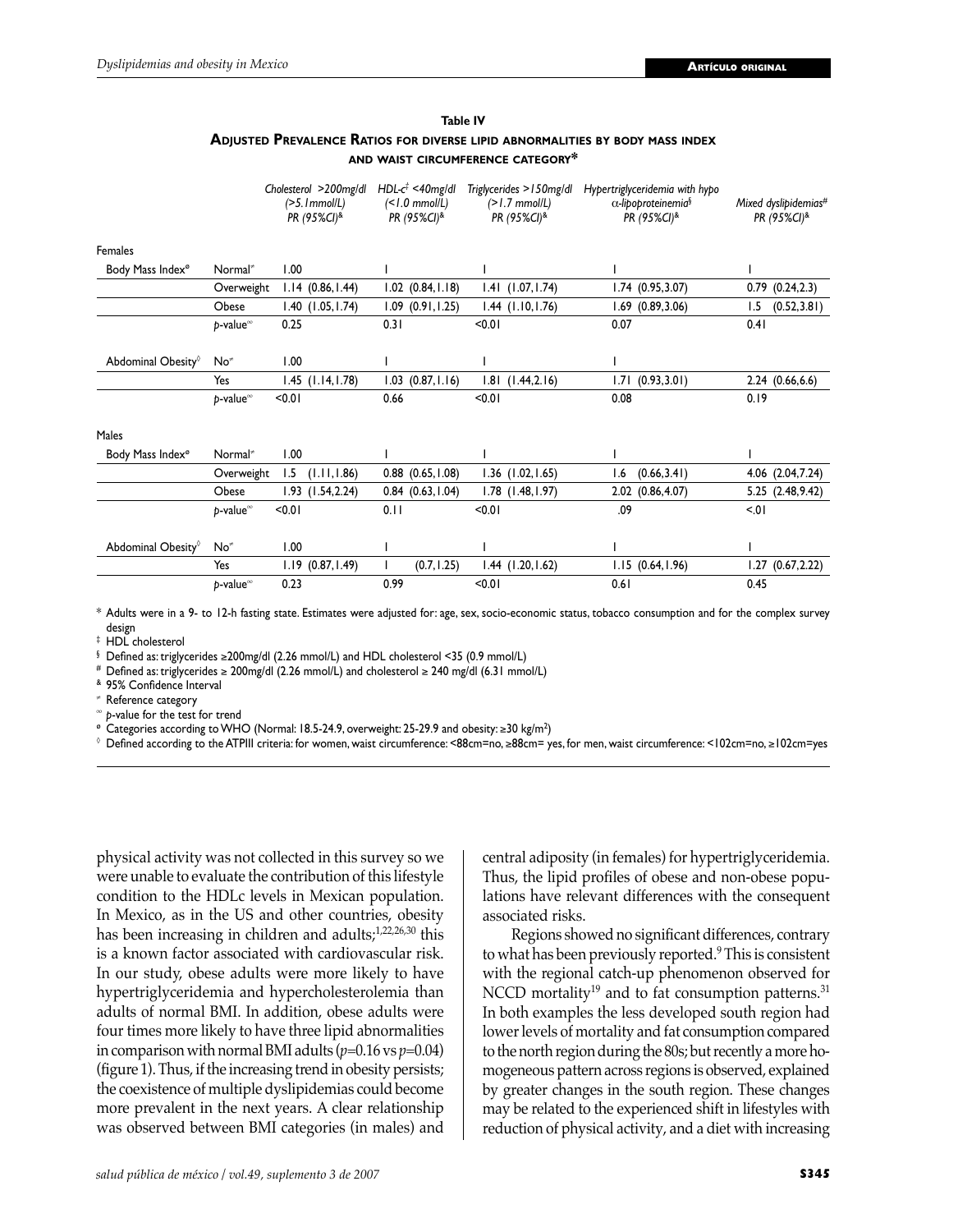

Adjusted for age and sex. A. Normal weight cases (18.5-25kg/m<sup>2</sup>), B. Obesity cases (>30kg/m<sup>2</sup>)

1= Hypercholesterolemia (total cholesterol >200mg/dl)

2= Hypoalphalipoproteinemia (HDLc<40mg/dl)

3= Hypertriglyceridemia (triglycerides >150mg/dl)

\* Probability without any dyslipidemia



availability of fast and ready-to-eat foods (traditional and non-traditional), as well as consumption of processed foods rich in partially-saturated fat.2,32

 This information is consistent with diverse reports of lipid profiles in Mexican and Mexican-Americans. In contrast with the MCDS (1994) this information included subjects living in rural areas; however, differences between urban and rural population were not significant. One possibility is that adults living in rural areas have modified their life-styles to have a similar lipid profile than urban adults in recent times.

 Lipid abnormalities are a major cardiovascular risk factor. Although ethnic differences in the lipid profile have been described; an environmental influence on the trends has been observed in Mexico and is likely to have a major role. The relative increase in the mortality rate for acute myocardial infarction and diabetes mellitus was >50% during the 1980-2000 period, which is an indicator of the burden of disease that is occurring in this nutrition and epidemiologic transition.<sup>1</sup> Since our data were obtained from the individuals at fasting state during the survey and represented less than 6% of the total participants, the external validity of the study could be compromised. Some stratification such as by region could have limited the power to detect significant dif-

ferences. Thus, this information needs to be confirmed by nationally representative data from new surveys.

 Sound commitment from government authorities, participation from the society, promotion and education about healthy lifestyles, improved training of doctors and health professionals, and responsibility and commitment from the food and pharmacological industries are only some of areas of opportunity for improvement that could have an impact on this public health problem.<sup>33</sup>

### **Acknowledgments**

This study was possible thanks to the Mexican National Council of Science and Technology (CONACyT) grant number 37194-M (Barquera S, Olaiz G, Villalpando S, Rivera J, González C, Sepúlveda J. Contribution of overweight and obesity to the development of risk factors for chronic diseases: analysis of the National Health Survey). We would like to acknowledge the assistance of Ricardo Robledo, PhD who implemented the techniques for the biochemical determinations. In addition we would like to thank Ismael Campos, MD, MS, Citlali Carrión, MS and Juan Espinosa, MS for their valuable assistance during the data analysis process,